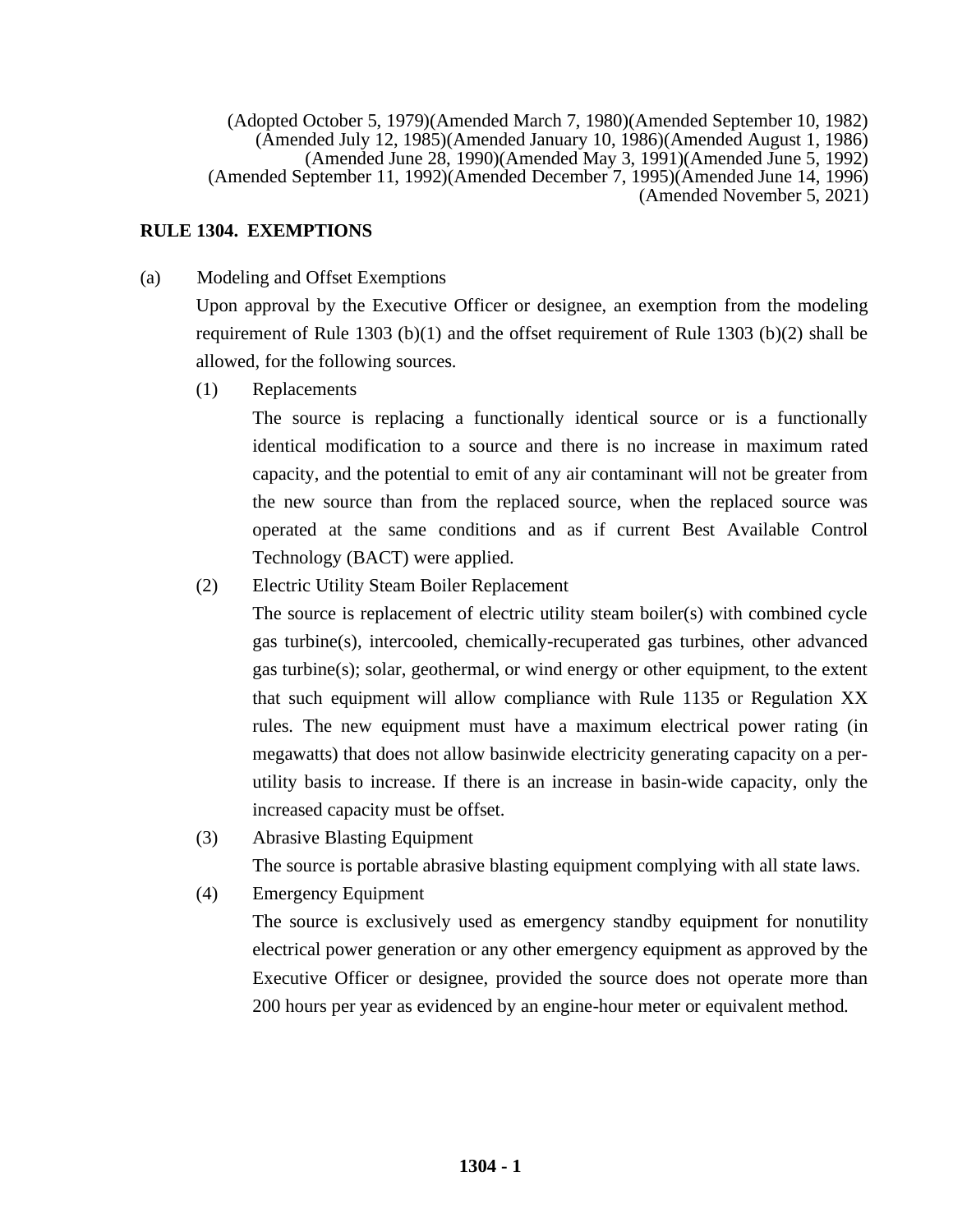(a) (5) Air Pollution Control Strategies

The source is subjected to a modification or process change solely to reduce the issuance of air contaminants. This exemption shall not apply to landfill gas control operations or to any modification or process change made for the purpose of achieving regulatory compliance.

(6) Emergencies

The source is exclusively used in emergency operations, such as emergency soil decontamination or excavation, performed by, under the jurisdiction of, or pursuant to the requirements of, an authorized health officer, agricultural commissioner, fire protection officer, or other authorized agency officer. A person shall report any emergency within one hour of such emergency to the District or within one hour of the time said person knew or reasonably should have known of its occurrence. A specific time limit for each operation will be imposed.

(7) Portable Equipment

The source is periodically relocated, and is not located more than twelve consecutive months at any one facility in the District. The residency time of twelve consecutive months shall commence when the equipment is brought into the facility and placed into operation. This paragraph does not apply to portable internal combustion engines.

(8) Portable Internal Combustion Engines

The source is periodically relocated, and is not located more than twelve consecutive months at any one facility in the District, provided that the provisions of subparagraphs (A) through (C) are met. For the purpose of this paragraph, the residency time of twelve months shall commence either when an engine is brought into the facility and placed into operation or removed from storage and placed into operation. The equipment owner or operator shall designate dedicated storage areas within the facility and demonstrate compliance with the residency time requirement by keeping records that show the equipment location and operation history. Such records shall be kept on site for at least two years and made available to the Executive Officer upon request.

(A) Emissions from the engine, by itself, do not cause an exceedance of any ambient air quality standard;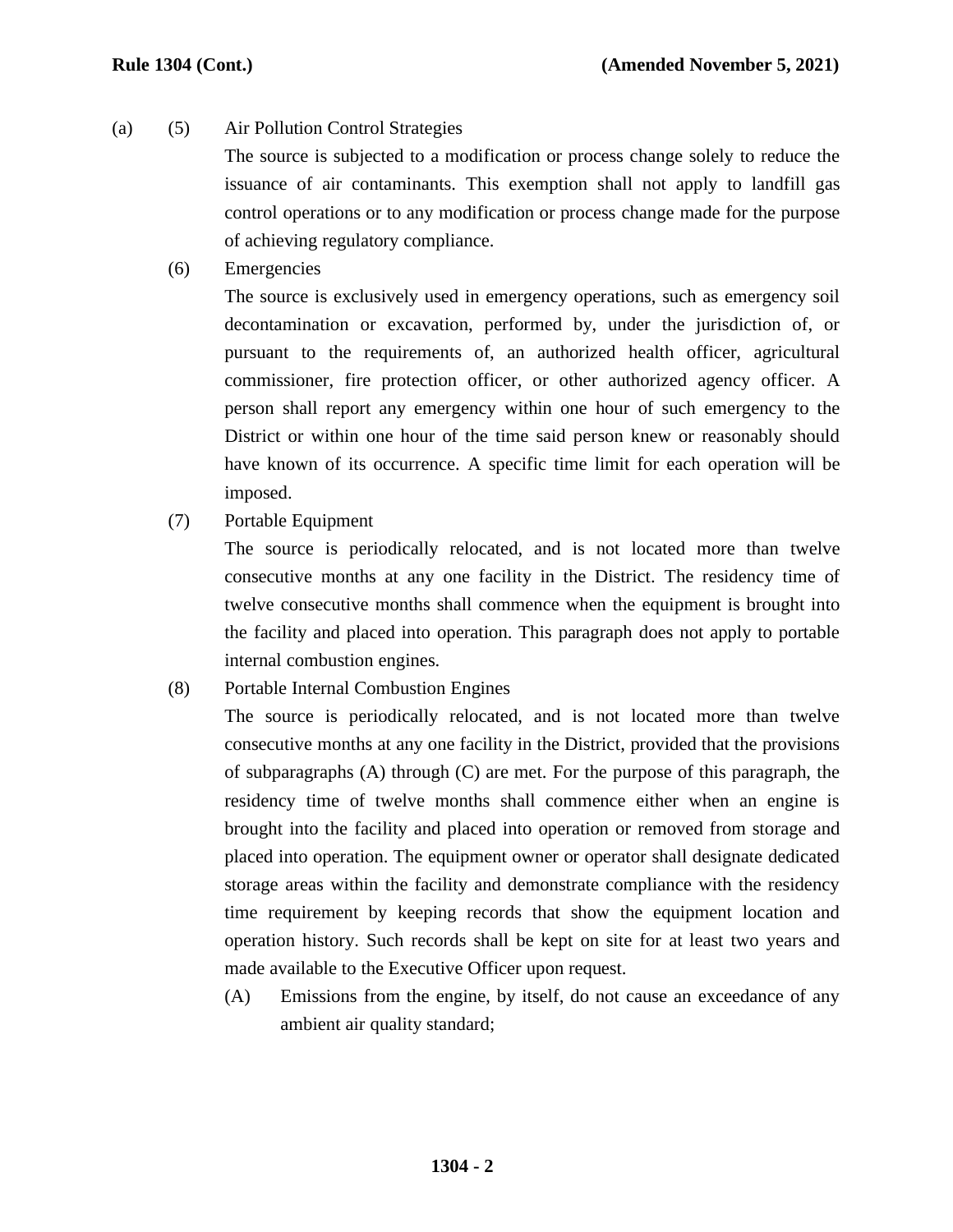|  |  |  | (a) (8) (B) Emissions from the engine do not exceed the following limits: |
|--|--|--|---------------------------------------------------------------------------|
|--|--|--|---------------------------------------------------------------------------|

| Volatile Organic Compounds (VOC)<br>Nitrogen Oxides $(NOx)$<br>Sulfur Oxides $(SO_x)$<br>Particulate Matter (PM <sub>10</sub> )                         | 55 pounds per day<br>55 pounds per day<br>150 pounds per day<br>150 pounds per day                        |
|---------------------------------------------------------------------------------------------------------------------------------------------------------|-----------------------------------------------------------------------------------------------------------|
| Carbon Monoxide (CO)<br>For an engine located in the SEDAB the following limits shall apply:                                                            | 550 pounds per day                                                                                        |
| Volatile Organic Compounds (VOC)<br>Nitrogen Oxides $(NOx)$<br>Sulfur Oxides $(SO_x)$<br>Particulate Matter (PM <sub>10</sub> )<br>Carbon Monoxide (CO) | 75 pounds per day<br>100 pounds per day<br>150 pounds per day<br>150 pounds per day<br>550 pounds per day |

- (b) Intra-Facility Portable Equipment
	- (1) Upon approval by the Executive Officer or designee, using the criteria set forth below, internal combustion engines and gas turbines which must be periodically moved within a facility because of the nature of their operation shall be exempt from the allowable change in air quality concentration requirement as stated in Rule 1303 paragraph (b)(1), provided that all of the following conditions are met:
		- (A) The engine or turbine is used:
			- (i) to remediate soil or groundwater contamination as required by federal, state, or local law or by a judicial or administrative order; or
			- (ii) for flight-line operations.
		- (B) The engine or turbine is not periodically moved solely for the purpose of qualifying for this exemption.
		- (C) Emissions from the engine, by itself, do not cause an exceedance of any ambient air quality standard.
		- (D) Emissions from the engine do not exceed the following limits:

| Volatile Organic Compounds (VOC) | 55 pounds per day  |
|----------------------------------|--------------------|
| Nitrogen Oxides $(NOx)$          | 55 pounds per day  |
| Sulfur Oxides $(SO_x)$           | 150 pounds per day |
| Particulate Matter $(PM_{10})$   | 150 pounds per day |
| Carbon Monoxide (CO)             | 550 pounds per day |
|                                  |                    |

(E) For an engine located in the SEDAB the following limits shall apply:

| Volatile Organic Compounds (VOC) | 75 pounds per day  |
|----------------------------------|--------------------|
| Nitrogen Oxides $(NO_x)$         | 100 pounds per day |
| Sulfur Oxides $(SO_x)$           | 150 pounds per day |

## **1304 - 3**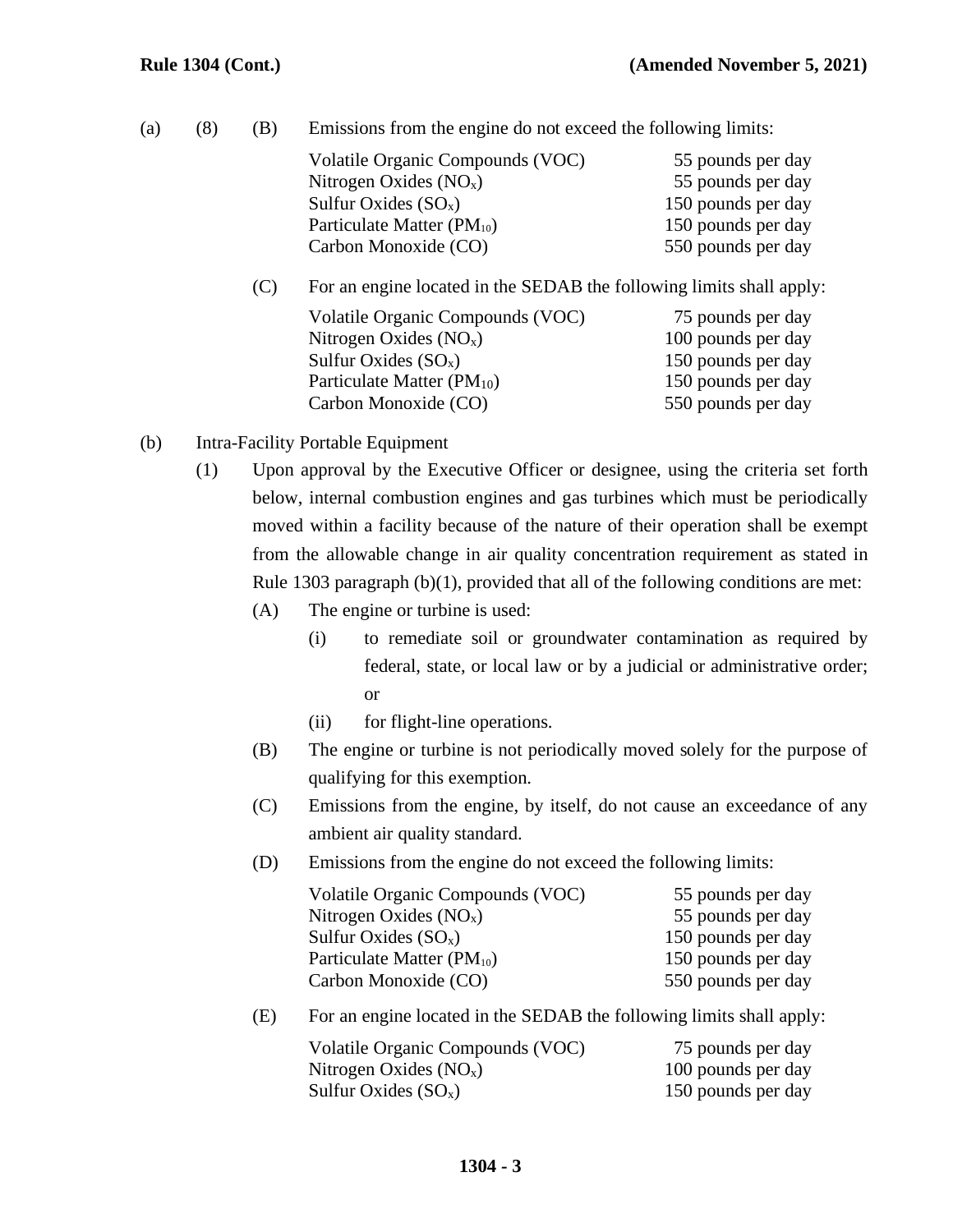| Particulate Matter $(PM_{10})$ | 150 pounds per day |
|--------------------------------|--------------------|
| Carbon Monoxide (CO)           | 550 pounds per day |

- (b) (2) For the purpose of clause  $(b)(1)(A)(ii)$ , flight-line operations mean operations for the ground support of military and commercial aircraft, and includes, but is not limited to, the operation of power-generating internal combustion engines and gas turbines used to support aircraft systems or start up aircraft power plants.
- (c) Offset Exemptions

Upon approval by the Executive Officer or designee, an exemption from the offset requirement of Rule 1303(b)(2) shall be allowed, for the following sources.

(1) Relocations

The source is a relocation of an existing source within the District, under the same operator and ownership, and provided that the potential to emit of any air contaminant will not be greater at the new location than at the previous location when the source is operated at the same conditions and as if current BACT were applied. The relocation shall also meet either the location requirements specified in Rule 1303(b)(3), or the applicant must demonstrate to the Executive Officer or designee a net air quality benefit in the area to which the facility will locate.

In addition, the potential to emit of the combined facility for any air contaminant after the relocation shall be less than the amounts in Table A of Rule 1304 (d) whenever either the relocating facility or existing facility received the facility offset exemption pursuant to Rule 1304(d).

(2) Concurrent Facility Modification

The source is part of a concurrent facility modification with emission reductions occurring after the submittal of an application for a permit to construct a new or modified source, but before the start of operation of the source, provided that it results in a net emission decrease, as determined by Rule 1306, and that the same emission reductions are not:

- (A) required by a Control Measure of the AQMP which has been assigned a target implementation date; or
- (B) required by a proposed District rule for which the first public workshop to consider such a rule has been conducted. This exclusion shall remain in effect for 12 months from the date of the workshop, or until the Executive Officer or designee determines that the proposed rule is abandoned; or
- (C) required by an adopted federal, State, or District rule, regulation or statute; or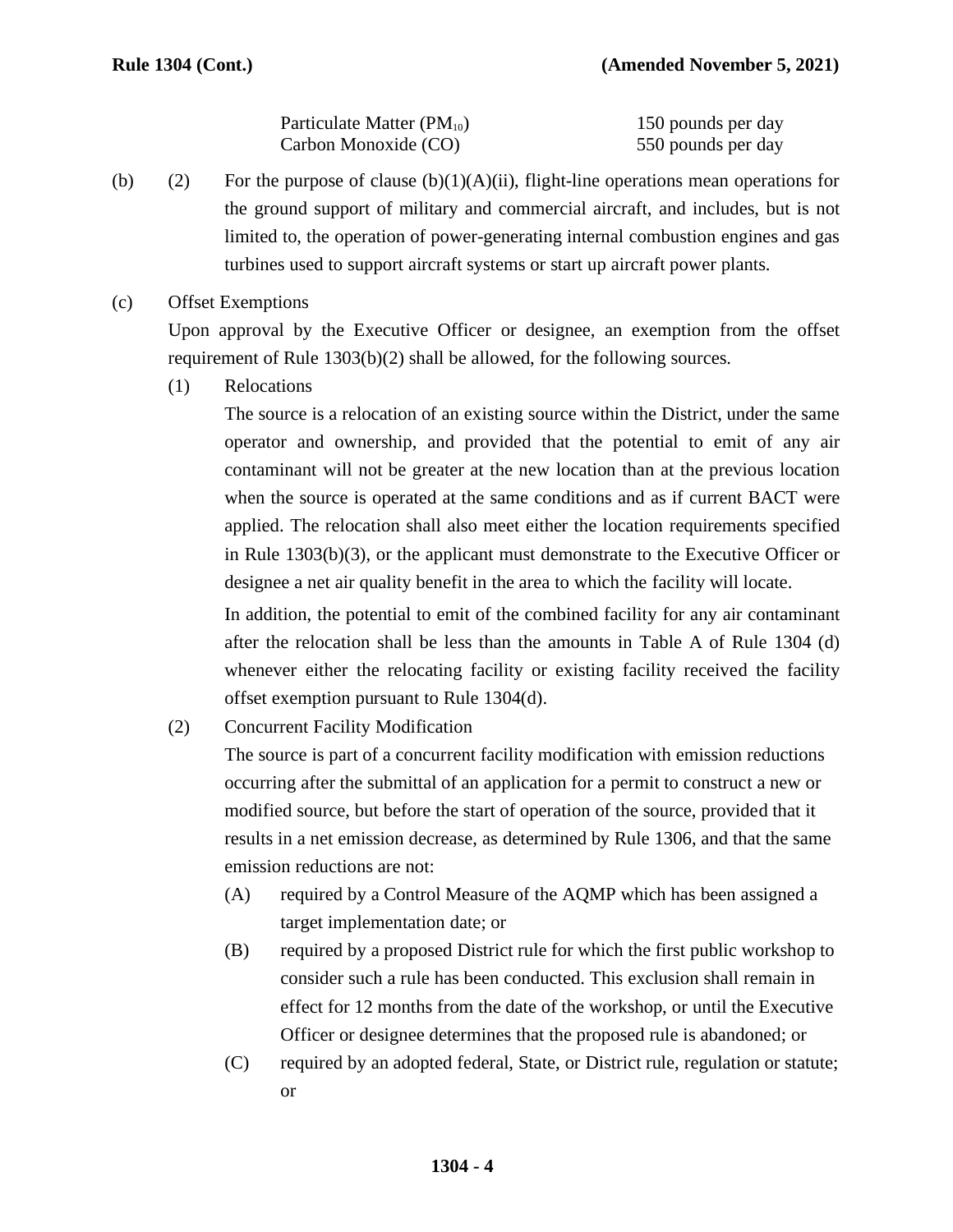- (c) (2) (D) from a category or class of equipment included in a demonstration program required by a District rule or regulation.
	- (3) Resource Recovery and Energy Conservation Projects The source is a cogeneration technology project, resource recovery project or qualifying facility, as defined in Health and Safety Code Sections 39019.5, 39019.6, 39047.5 and 39050.5, to the extent required by state law, including Health and Safety Code Sections 42314, 42314.1, 42314.5, 41605, and 41605.5. In no case shall these sections provide an exemption from federal law.
	- (4) Regulatory Compliance The source is installed or modified solely to comply with District, state, or federal air pollution control laws, rules, regulations or orders, as approved by the Executive Officer or designee, and provided there is no increase in maximum rated capacity.
	- (5) Regulatory Compliance for Essential Public Services The source is installed or modified at an Essential Public Service solely to comply with District, state, or federal pollution control laws, rules, regulations or orders, and verification of such is provided to the Executive Officer or designee; and sufficient offsets are not available in the Priority Reserve.
	- (6) Replacement of Ozone Depleting Compounds (ODCs) The source is installed or modified exclusively for the replacement of ODCs, provided the replacement is performed in accordance with the District's ODC Replacement Guidelines. The Executive Officer or designee shall publish and update, as required, such guidelines indicating the administrative procedures and requirements for the replacement of ODCs. The ODC Replacement Guidelines shall ensure to the extent possible that:
		- (A) the replacements minimize emission increases of VOC, or optimize such emission increases if there is a potential conflict with the requirements of subparagraphs  $(B)$ ,  $(C)$  or  $(D)$ ;
		- (B) the replacements are not toxic, as determined and published by the California Air Resources Board (ARB) or the federal EPA, unless no other alternatives are available;
		- (C) the replacements do not increase the emissions of other criteria pollutants or global warming compounds; and
		- (D) there are no adverse or irreversible water quality impacts through the use of such replacements.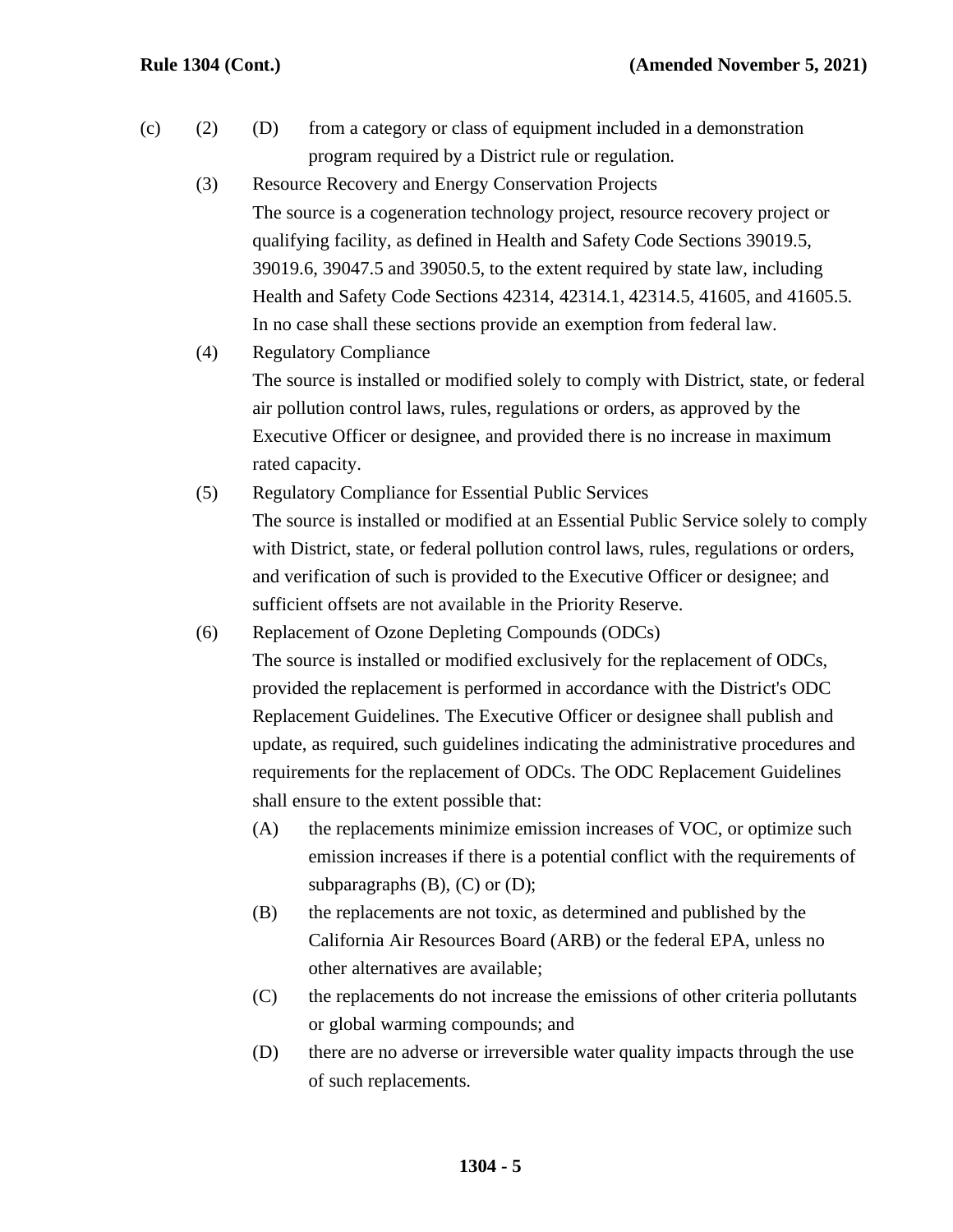- (c) (7) Methyl Bromide Fumigation Any equipment or tarpaulin enclosures installed or constructed exclusively for fumigation using methyl bromide.
- (d) Facility Exemption
	- (1) New Facility
		- (A) Any new facility that has a potential to emit less than the amounts in Table A shall be exempt from Rule 1303 (b)(2).
		- (B) Any new facility that has a potential to emit equal to or more than the amounts in Table A shall offset the total amount of emission increase pursuant to Rule 1303 (b)(2).
	- (2) Modified Facility
		- (A) Any modified facility that has a post-modification potential to emit less than the amounts in Table A shall be exempt from Rule 1303 (b)(2).
		- (B) Any modified facility that has a post-modification potential to emit equal to or more than the amounts in Table A shall be required to obtain offsets for the corresponding emissions increase, or the amount in excess of Table A figures if the pre-modification potential to emit was less than the amounts in Table A in accordance with Rule 1303 (b)(2).

| ۰.<br>. . |  |
|-----------|--|
|-----------|--|

|                                  | Emissions in  |
|----------------------------------|---------------|
| Pollutant                        | Tons per Year |
| Volatile Organic Compounds (VOC) |               |
| Nitrogen Oxides $(NOx)$          |               |
| Sulfur Oxides $(SO_x)$           | 4             |
| Particulate Matter $(PM_{10})$   | 4             |
| Carbon Monoxide (CO)             | 7Q            |

- (3) Determination of emissions pursuant to Table A shall include emissions from permitted equipment excluding Rule 219 equipment not subject to NSR and shall also include emissions from all registered equipment except equipment registered pursuant to Rule 2100.
- (4) Emission Increases Emission increases shall be determined pursuant to Rule 1306(b).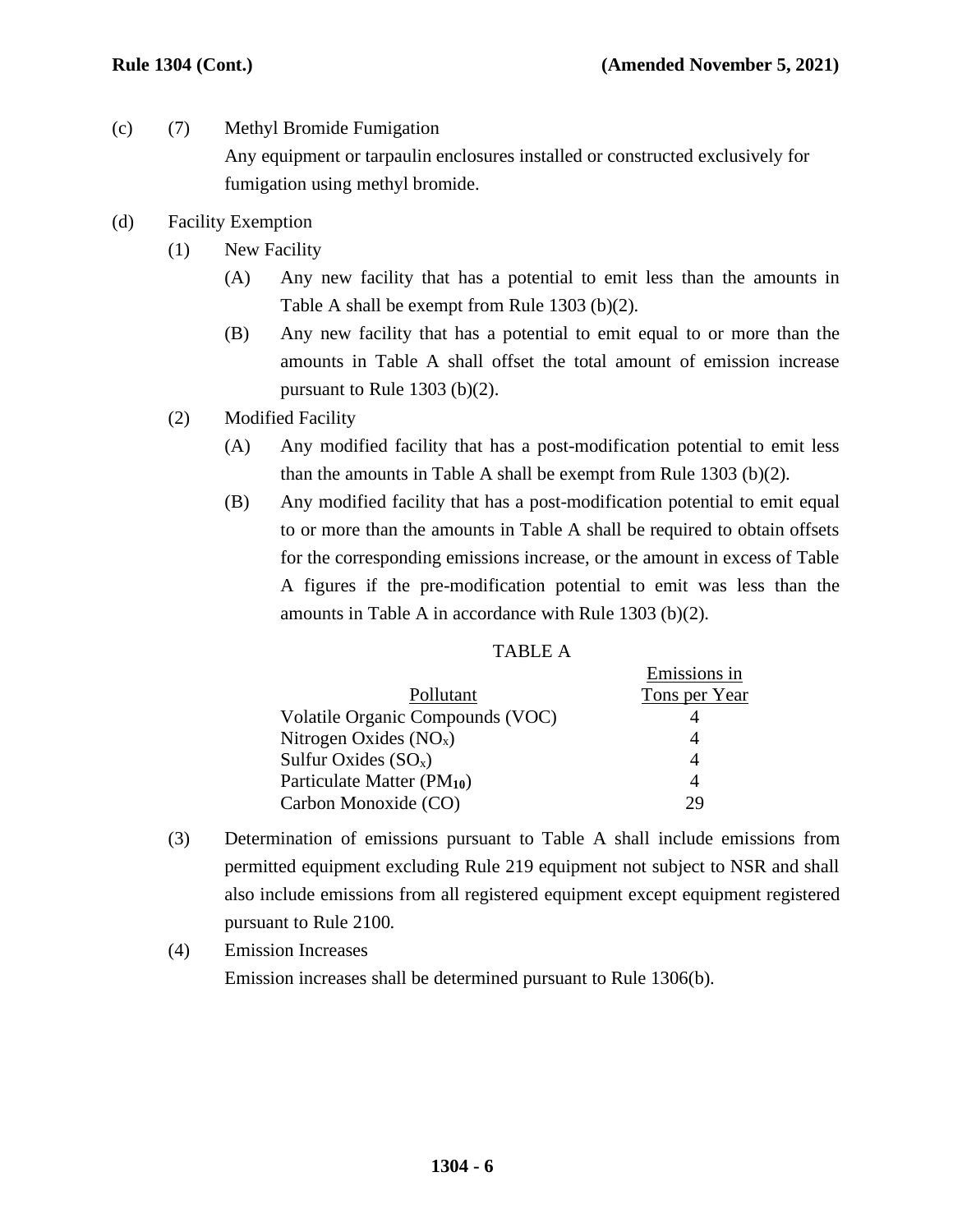- (d) (5) Two-Year Limit on New Facility Exemption Any new facility with accumulated emission increases in excess of the amounts in Table A due to permit actions within any two-year period after the date of adoption of this rule shall offset the total emission increases during such period to zero.
- (e) Emission Reduction Credits Related to Positive NSR Balances Facilities that previously provided Emission Reduction Credits for the purpose of complying with the requirement to offset positive NSR balances pursuant to Rule 1303(b)(2) after October 1, 1990 shall receive Emission Reduction Credits equal to the amount previously provided to offset their pre-modification positive NSR balance.
- (f) Limited BACT Exemption
	- (1) Upon approval by the Executive Officer or designee, any new or modified permit unit to install add-on air pollution control equipment for control of NOx emissions, shall be exempt from the BACT requirement of Rule 1303 paragraph (a)(1) for any associated increase in  $PM_{10}$  and/or SOx emissions caused by or associated with the operation of the add-on air pollution control equipment provided:
		- (A) The new or modified permit unit is located at a RECLAIM or former RECLAIM facility and is being installed or modified to comply with a South Coast AQMD rule to meet a NOx Best Available Retrofit Control Technology (BARCT) emission limit initially established before December 31, 2023;
		- (B) The cumulative total maximum rated capacity of all new and modified permit units is less than or equal to the cumulative total maximum rated capacity of the permit unit(s) being replaced and modified, and the new and/or modified permit unit(s) will serve the same purpose as those being replaced and modified. For the new and/or modified permit unit(s) and the permit unit(s) being replaced, a maximum of 90 days is allowed as a startup period for simultaneous operation;
		- (C) The facility does not have an increase in physical or operational design capacity, except for those changes needed for the new or modified permit unit(s) that meet the requirement of subparagraph  $(f)(1)(B)$ . An increase in efficiency is not an increase in the physical and operational design capacity;